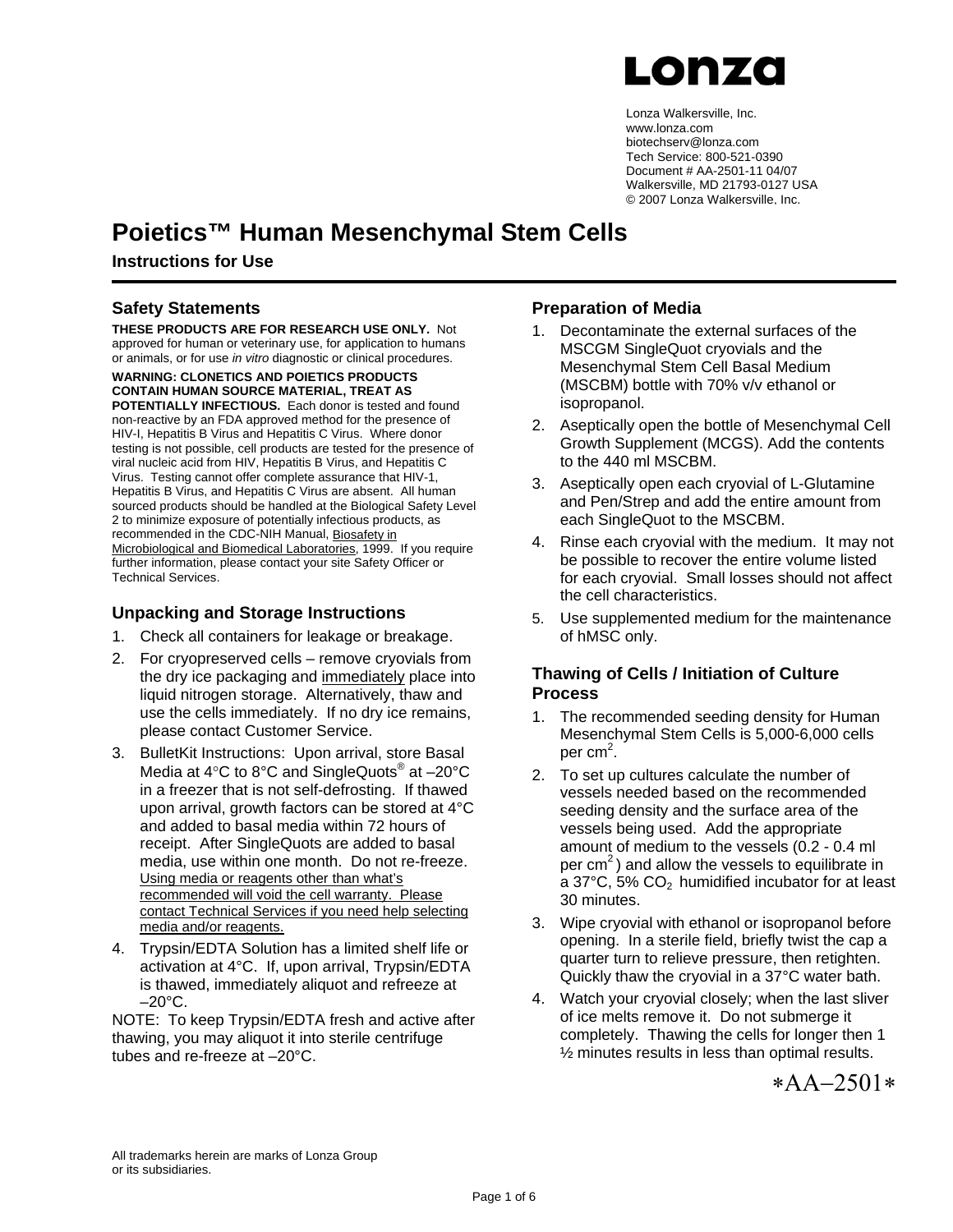- 5. Remove the cryovial immediately, wipe it dry, and transfer to a sterile field where the equilibrated flasks should be waiting, ready to seed. Rinse the cryovial with 70% alcohol, and then wipe to remove excess.
- 6. Using a micropipet, gently add the thawed cell suspension to 5 ml of temperature-equilibrated medium.
- 7. Centrifuge at 500 x g for 5 minutes at room temperature.
- 8. Resuspend the pellet in a minimum volume of temperature equilibrated Mesenchymal Stem Cell Growth Medium (MSCGM) by gently pipetting up and down. Count the total number of viable cells.
- 9. Add the calculated volume of cell suspension to each prepared flask and gently rock to disperse the cell suspension over the growth surface.
- 10. Incubate at  $37^{\circ}$ C, 5% CO<sub>2</sub> and 90% humidity.

#### **Subculturing**

- 1. Aseptically remove and discard all of the spent media from the flasks.
- 2. Wash the attached cell layer with Dulbecco's Phosphate Buffered Saline or an equivalent calcium and magnesium free balanced salt solution. Add the wash solution to the side of the flask opposite the attached cell layer. Rinse by rocking the flask back and forth several times. Aseptically remove and discard the wash solution.
- 3. Add a sufficient volume of Clonetics Trypsin-EDTA (CC-3232) solution to cover the cell layer (approx.  $0.05$  ml/cm<sup>2</sup>). Gently rock the flask(s) to ensure that the cells are covered by the trypsin solution. Incubate at room temperature for five minutes, then observe under a microscope. If the cells are less than 90% detached, continue incubating and observe every 3 minutes. Tapping the flask or plate will expedite cell detachment. Do not incubate the cells longer than 15 minutes.
- 4. Once ≥90% of the cells are rounded and detached, stand the flasks on end for a minimal length of time to allow the cells to drain. Add an equal volume of temperature equilibrated MSCGM to each vessel. Disperse the solution by pipetting over the cell layer surface several times.
- 5. To remove the trypsin, centrifuge cells at approximately 600 x g for five minutes at room temperature.
- 6. Resuspend the cell pellet(s) in a minimal volume of temperature equilibrated MSCGM and remove a sample for counting.

### onzo 7. Count the cells with a hemacytometer or cell

- counter and calculate the total number of cells. Make a note of your cell yield for later use.
- 8. If necessary, dilute the suspension with MSCGM to achieve the desired "cells/ml" and re-count the cells.
- 9. Assess cell viability using Trypan Blue.
- 10. Use the following equation to determine the total number of viable cells.

 $100$ Total # of Viable Cells =  $\frac{\text{Total cell count} \times \text{percent}}{\text{velocity}}$ 

11. Determine the total number of flasks to inoculate by using the following equation. The number of flasks needed depends upon cell yield and seeding density.

 $\text{Total \# of Flasks to innovative} = \frac{\text{Total \# of viable cells}}{\text{Growth area } \times \text{Rec. Secondly Density}}$ 

12. Use the following equation to calculate the volume of cell suspension to seed into your flasks. Determine the volume of MSCGM to add to each flask so that the final culture volume is  $0.2 - 0.4$  ml per cm<sup>2</sup>.

# of flasks as determined in step 11 Seeding Volume = Total volume of diluted cell suspension

- 13. Prepare flasks by labeling each flask with the passage number, strain number, cell type and date.
- 14. Add the appropriate volume of temperature equilibrated MSCGM as determined in step 12.
- 15. Incubate at 37 $\degree$ C, 5% CO<sub>2</sub> and 90% humidity.
- 16. Three to four days after seeding, completely remove the media. Replace with an equal volume of MSCGM. Cultures will be near confluence by day 6 or 7 and ready to subculture.

#### **Maintenance**

- 1. hMSC cultures should be fed 3-4 days after plating.
- 2. To feed the cultures, gently and completely remove the MSCGM from the culture vessel.
- 3. Replace with an equal volume of temperature equilibrated MSCGM and return the culture vessels to the incubator.
- 4. When seeded at 5,000-6,000 cells per cm<sup>2</sup> of surface area, hMSC should be near confluence by day 6 or 7. The hMSC are contact-inhibited and should be subcultured when they are just sub-confluent (approximately 90% confluent).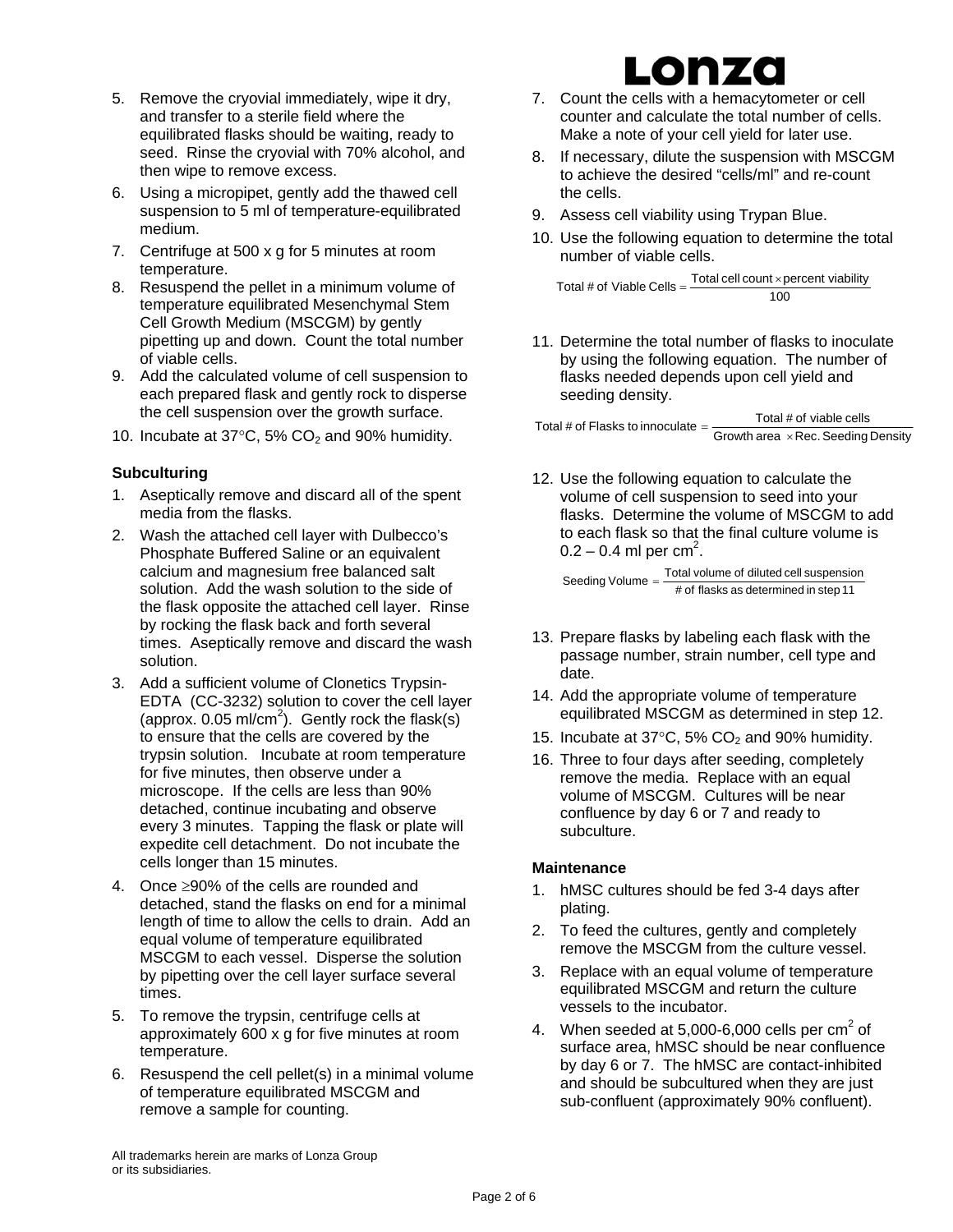#### **Adipogenic Assay Procedure**

#### **Prepare Adipogenic Induction Medium**

Adipogenic Induction Medium should be used once the hMSC have become 100% confluent (approximately 5-13 days). Prepare the medium before hMSC become confluent.

- 1. Decontaminate the external surfaces of the hMSC Adipogenic Induction Medium (PT-3102B) and the following SingleQuots<sup>®</sup> with 70% v/v ethanol or isopropanol:
	- a. h-Insulin (recombinant)
	- b. L-Glutamine
	- c. MCGS
	- d. Dexamethasone
	- e. Indomethacin
	- f. IBMX (3-isobuty-l-methyl-xanthine)
	- g. Pen/Strep
- 2. Aseptically open the above SingleQuots and add the contents to the 170 ml of Adipogenic Induction Medium.
- 3. Rinse each SingleQuot vial with the medium. It may not be possible to recover the entire contents of each SingleQuot. Small losses should not effect the cell characteristics.
- 4. Use supplemented medium for the adipogenic induction of hMSC only. Store at 2°C to 8°C in the dark until needed.

#### **Prepare Adipogenic Maintenance Medium**

- 1. Decontaminate the external surfaces of the hMSC Adipogenic Maintenance Medium (PT-3102A) and the following SingleQuots with 70% v/v ethanol or isopropanol:
	- a. h-Insulin (recombinant)
	- b. L-Glutamine
	- c. MCGS
	- d. Pen/Strep
- 2. Aseptically open the above SingleQuots and add the contents to the 170 ml of Adipogenic Maintenance Medium.
- 3. Rinse each SingleQuot vial with the medium. It may not be possible to recover the entire contents of each SingleQuot. Small losses should not affect the cell characteristics.
- 4. Store supplemented Adipogenic Maintenance Medium at 2°C to 8°C in the dark until needed.

#### **Adipogenesis Culture Protocol**

1. Plate 2.1 x  $10^4$  hMSC per cm<sup>2</sup> of tissue culture surface area in 0.2 to 0.3 ml of MSCGM per cm<sup>2</sup> of tissue culture surface area.

## Lonzo

For example:  $2 \times 10^5$  cells in 2 ml medium per 9.6  $\text{cm}^2$  well of a 6 well plate. Incubate the cells at 37 $\mathrm{^{\circ}C}$ , in a humidified atmosphere of 5% CO<sub>2</sub>.

- 2. Feed the cells every 2-3 days by completely replacing the medium with fresh MSCGM until the cultures reach confluence (5-13 days). hMSC must be confluent, or post confluent, for optimal Adipogenic differentiation.
- 3. At 100% confluence, three cycles of induction/ maintenance will stimulate optimal Adipogenic differentiation. Each cycle consists of feeding the hMSC with supplemented Adipogenesis Induction Medium and culture for 3 days (37°C, 5% CO2) followed by 1-3 days of culture in supplemented Adipogenic Maintenance Medium. Feed non-induced control hMSC with only supplemented Adipogenic Maintenance Medium on the same schedule. Adipogenic cells are delicate and care should be used to avoid disrupting the numerous lipid vacuoles in the cells. Do not let the cells dry out when changing medium.
- 4. After 3 complete cycles of induction/ maintenance, culture the hMSC for 7 more days in supplemented Adipogenic Maintenance Medium, replacing the medium every 2-3 days.
- 5. The extent of Adipogenic differentiation may be noted by microscopic observation of lipid vacuoles in the induced cells. To document the Adipogenic differentiation, cultures may be rinsed with PBS, fixed with 10% buffered formalin and stained with Oil Red O. Noninduced cells will have few, if any, lipid vacuoles.
- 6. Cultures of unfixed cells may be used for assays requiring adipocytes.

#### **Chondrogenic Assay Procedure**

#### **Prepare Incomplete Chondrogenic Induction Medium**

- 1. Decontaminate the external surface of the Differentiation Basal Medium – Chondrogenic and the following SingleQuots with 70% v/v ethanol or isopropanol.
	- a. Dexamethasone
	- b. Ascorbate
	- c. ITS + Supplement
	- d. Pen/Strep
	- e. Sodium Pyruvate
	- f. Proline
	- g. L-Glutamine
- 2. Aseptically open the above SingleQuots and add the contents to the 185 ml of Differentiation Basal Medium – Chondrogenic to prepare the Incomplete Chondrogenic Induction Medium.

All trademarks herein are marks of Lonza Group or its subsidiaries.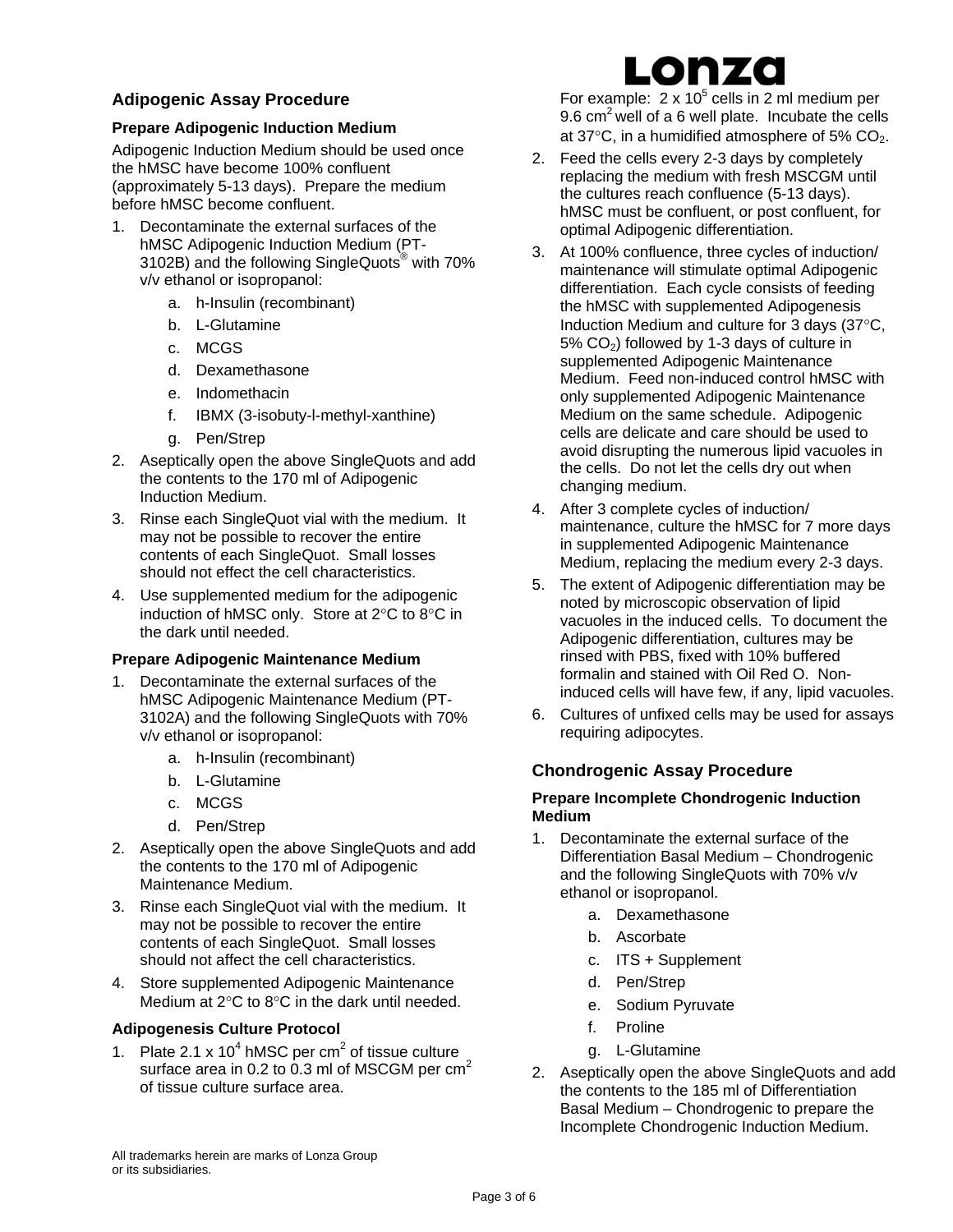- 3. Rinse each SingleQuot vial with the medium. It may not be possible to recover the entire content of each SingleQuot. Small losses should not affect cell characteristics.
- 4. Store the Incomplete Chondrogenic Induction Medium at 2°C to 8°C in the dark until needed.

#### **Prepare and Aliquot TGF-**β**3**

- 1. Resuspend the lyophilized TGF-β3 (Lonza PT-4124) with sterile 4mM HCl supplemented with 1 mg/ml BSA or HSA to a concentration of 20 μg/ml. For example, use 100 μl diluent for  $2 \mu$ g of TGF-β3.
- Note: Each μl of TGF-β3 will convert 2 ml of Incomplete Chondrogenic Medium into Complete Medium.
- 2. Aliquot small volumes of TGF-β3 into freezersafe tubes and store at less than  $-70^{\circ}$ C for no more than 6 months. (For example, the TGF-β3 can be frozen in 5 μl aliquots. Each aliquot will be sufficient to supplement 10 ml of Incomplete Chondrogenic Induction Medium.)

#### **Complete Chondrogenic Induction Medium**

- 1. After thawing, the aliquot of TGF-β3 may need to be centrifuged briefly at low speed to pull the small volume (e.g. 5 μl) to the bottom of the tube.
- 2. Pipette the volume of Incomplete Chondrogenic Induction Medium that you intend to supplement (e.g. 10 ml) into a tube.
- 3. To recover the full volume of TGF-β3, transfer 100 μl of this Incomplete Chondrogenic Medium to the tube of TGF-β3.
- 4. Mix the solution by pipetting and transfer it back to the tube of Chondrogenic Induction Medium. Repeat this process to be certain that you have recovered the TGF-β3. Cap and invert several times to mix.
- 5. The Chondrogenic Induction Medium is now Complete, and contains TGF-β3 at a final concentration of 10 ng/ml.
- Note: *Complete Chondrogenic Medium must be prepared fresh and used within 12 hours.*

#### **Chondrogenesis Culture Protocol:**

- 1. Calculate the total number of pellet cultures required for your experiment  $(2.5 \times 10^5 \text{ hMSCs})$ are needed to form each chondrogenic pellet). Transfer this amount of cells to an appropriate culture tube to wash the cells.
- 2. Wash the hMSCs with **Incomplete** Chondrogenic Medium: Centrifuge the cells at 150 x g for 5 minutes at room temperature, and aspirate/ discard the supernatant. Resuspend the cells in 1 ml **Incomplete** Chondrogenic

All trademarks herein are marks of Lonza Group or its subsidiaries.

## Lonzo

Medium per 7.5 x 10 $5$  cells, centrifuge again at 150 x g for 5 minutes and aspirate/discard the medium.

- 3. Resuspend the hMSCs in **Complete** Chondrogenic medium to a concentration of 5.0  $x$  10<sup>5</sup> cells per ml.
- 4. Aliquot 0.5 ml (2.5 x 10<sup>5</sup> cells) of the cell suspension into 15 ml polypropylene culture tubes. Centrifuge the cells at 150 x g for 5 minutes at room temperature. DO NOT aspirate the supernatant or resuspend the pellet.
	- NOTE: Polypropylene tubes are used so that the cells do not adhere to the tube. Polystyrene tubes should not be used.
- 5. Loosen the caps of the tubes one half turn to allow gas exchange and incubate the tubes at 37 $\degree$ C, in a humidified atmosphere of 5% CO<sub>2</sub>. Do not disturb the pellets for 24 hours.
- 6. Feed the cell pellets every 2-3 days by completely replacing the medium in each tube (to avoid aspirating the pellets when aspirating the medium, attach a sterile 1-200 μl pipette tip to the end of the aspirating pipette). Add 0.5 ml of freshly prepared Complete Chondrogenic Medium to each tube.
- 7. After replacing the medium, flick the bottom of each tube to ensure that the pellet is freefloating, loosen the caps and return the tubes to the 37°C incubator.
- 8. Chondrogenic pellets should be harvested after 14 to 28 days in culture. Pellets may be formalin fixed and paraffin embedded for histological processing or may be prepared for frozen sectioning. Thin sections may be slide-mounted and stained for glycosaminoglycans with Safranin O or may be immunostained for Type II collagen.

#### **Osteogenic Assay Procedure**

#### **Prepare Osteogenic Induction Medium**

- 1. Decontaminate the external surfaces of the hMSC Differentiation Basal Medium – Osteogenic and the following SingleQuots with 70% v/v ethanol or isopropanol:
	- a. Dexamethasone
	- b. L-Glutamine
	- c. Ascorbate
	- d. Pen/Strep
	- e. MCGS
	- f. β-Glycerophosphate
- 2. Aseptically open the above SingleQuots and add the contents to the 170 ml of hMSC Differentiation Basal Medium – Osteogenic.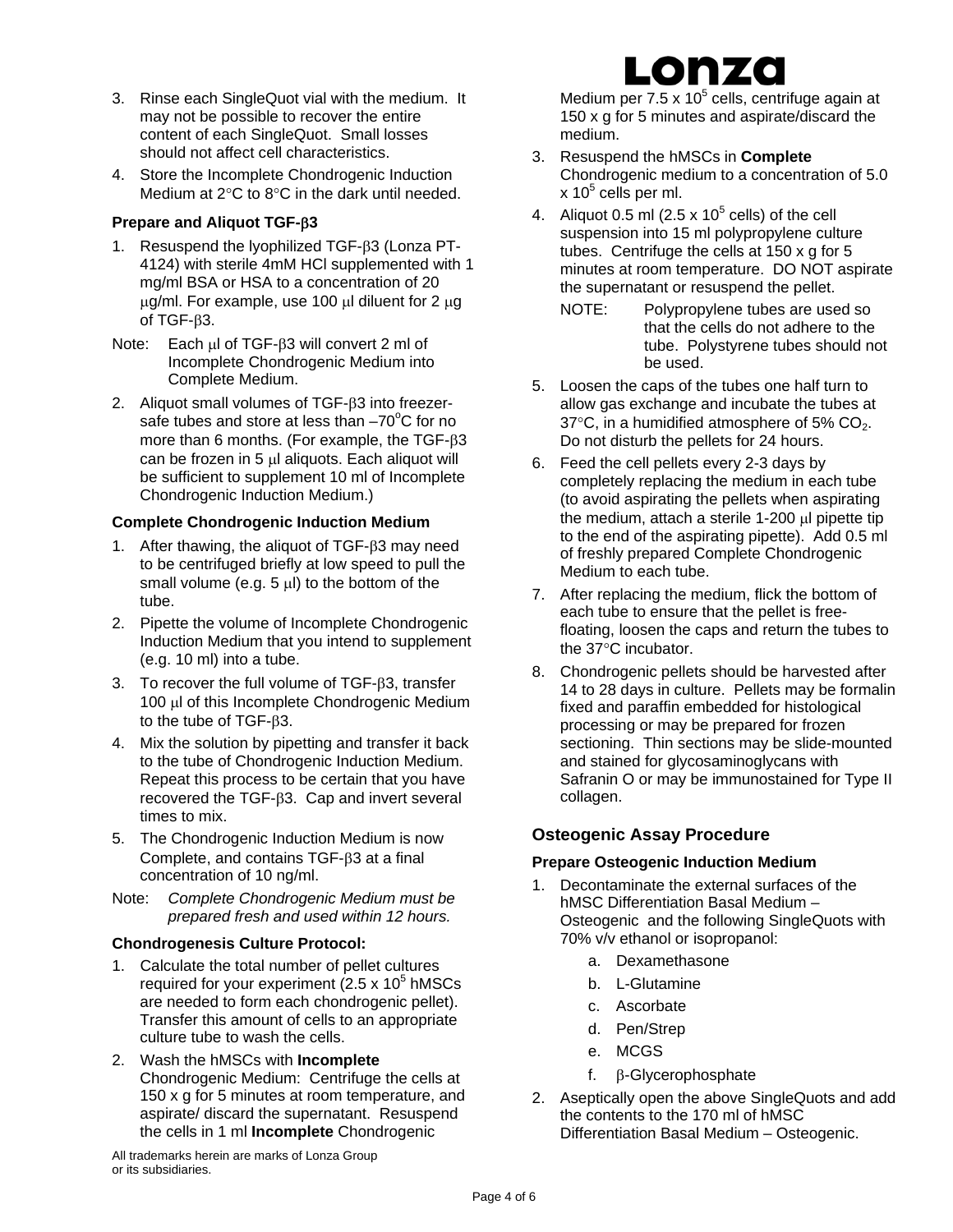- 3. Rinse each SingleQuot vial with the medium. It may not be possible to recover the entire contents of each SingleQuot. Small losses should not affect the cell characteristics.
- 4. Store the supplemented Osteogenic Differentiation Medium at 2°C to 8°C in the dark until needed.

#### **Osteogenesis Culture Protocol**:

- 1. Plate  $3.1 \times 10^3$  hMSCs per cm<sup>2</sup> of tissue culture surface area in 0.2-0.3 ml of MSCGM per  $cm<sup>2</sup>$ tissue culture area. For example:  $3 \times 10^4$  cells in 2 ml medium per 9.6 cm<sup>2</sup> well of a 6 well plate.
- 2. Allow the cells to adhere to the culture surface for 4 to 24 hours in MSCGM at 37°C, in a humidified atmosphere of 5% CO<sub>2</sub>.
- 3. Induce Osteogenesis by replacing the MSCGM with Osteogenesis Induction Medium.
- 4. Feed the induced hMSCs every 3-4 days for 2-3 weeks by completely replacing the medium with fresh Osteogenesis Induction Medium. Feed non-induced control hMSCs with MSCGM on the same schedule.
- 5. Osteogenic induced cells will show changes in cell morphology, from spindle shaped to cuboidal shaped, as they differentiate and mineralize. Gaps may form in the post confluent cell layer and cells may begin to delaminate from culture surface. If this de-lamination is observed, proceed immediately to analysis of osteogenic differentiation as indicated by calcium deposition, or use the induced cells for other assays requiring osteocytes.
- 6. For calcium deposition assays, harvest cells by rinsing them in calcium free PBS, then scraping cells from the culture surface in the presence of 0.5M HCl. Assay the extracts from osteogenic induced cultures for calcium content and compare to extracts from non-induced control cells.

# .onza

#### **Ordering Information**

| PT-2501 | hMSC, Human Mesenchymal   | 750,000   |
|---------|---------------------------|-----------|
|         | Stem Cells, Cryopreserved | cells/amp |

#### **Related Products**

#### **Mesenchymal Stem Cell Growth Medium**

| PT-3001 | <b>MSCGM</b><br><b>BulletKit</b>   | MSCBM (500 ml) plus<br>SingleQuots <sup>®</sup> of growth<br>supplements                                                        |
|---------|------------------------------------|---------------------------------------------------------------------------------------------------------------------------------|
| PT-3238 | MSCBM                              | Mesenchymal Stem Cell<br>Basal Medium (440 ml)                                                                                  |
| PT-4105 | <b>MSCGM</b><br><b>SingleQuots</b> | Formulates MSCBM to<br><b>MSCGM. Contains</b><br>Mesenchymal Cell Growth<br>Supplement (MCGS), L-<br>Glutamine, and Penicillin/ |

#### **Differentiation Media BulletKits – Adipogenic**

Streptomycin.

| PT-3004  | hMSC<br>Differentiation<br>BulletKit-<br>Adipogenic | Contains Adipogenic<br>Maintenance Medium (170<br>ml), Adipogenic<br>Maintenance SingleQuot<br>Kit, Adipogenic Induction<br>Medium (170 ml), and<br>Adipogenic Induction<br>SingleQuot Kit                               |
|----------|-----------------------------------------------------|--------------------------------------------------------------------------------------------------------------------------------------------------------------------------------------------------------------------------|
| PT-3102B | Adipogenic<br>Induction<br>Medium                   | 170 ml                                                                                                                                                                                                                   |
| PT-3102A | Adipogenic<br>Maintenance<br>Medium                 | 170 ml                                                                                                                                                                                                                   |
| PT-4122  | hMSC<br>Adipogenic<br>Maintenance<br>SingleQuot Kit | Frozen Supplements and<br>Growth Factors. (h-Insulin<br>(Recombinant), L-<br>Glutamine, Mesenchymal<br><b>Cell Growth Supplement</b><br>(MCGS), and<br>Penicillin/Streptomycin.)                                         |
| PT-4135  | hMSC<br>Adipogenic<br>Induction<br>SingleQuot Kit   | Frozen Supplements and<br>Growth Factors. (h-Insulin<br>(Recombinant), L-<br>Glutamine, Mesenchymal<br><b>Cell Growth Supplement</b><br>(MCGS),<br>Penicillin/Streptomycin,<br>Dexamethasone,<br>Indomethacin and IBMX.) |